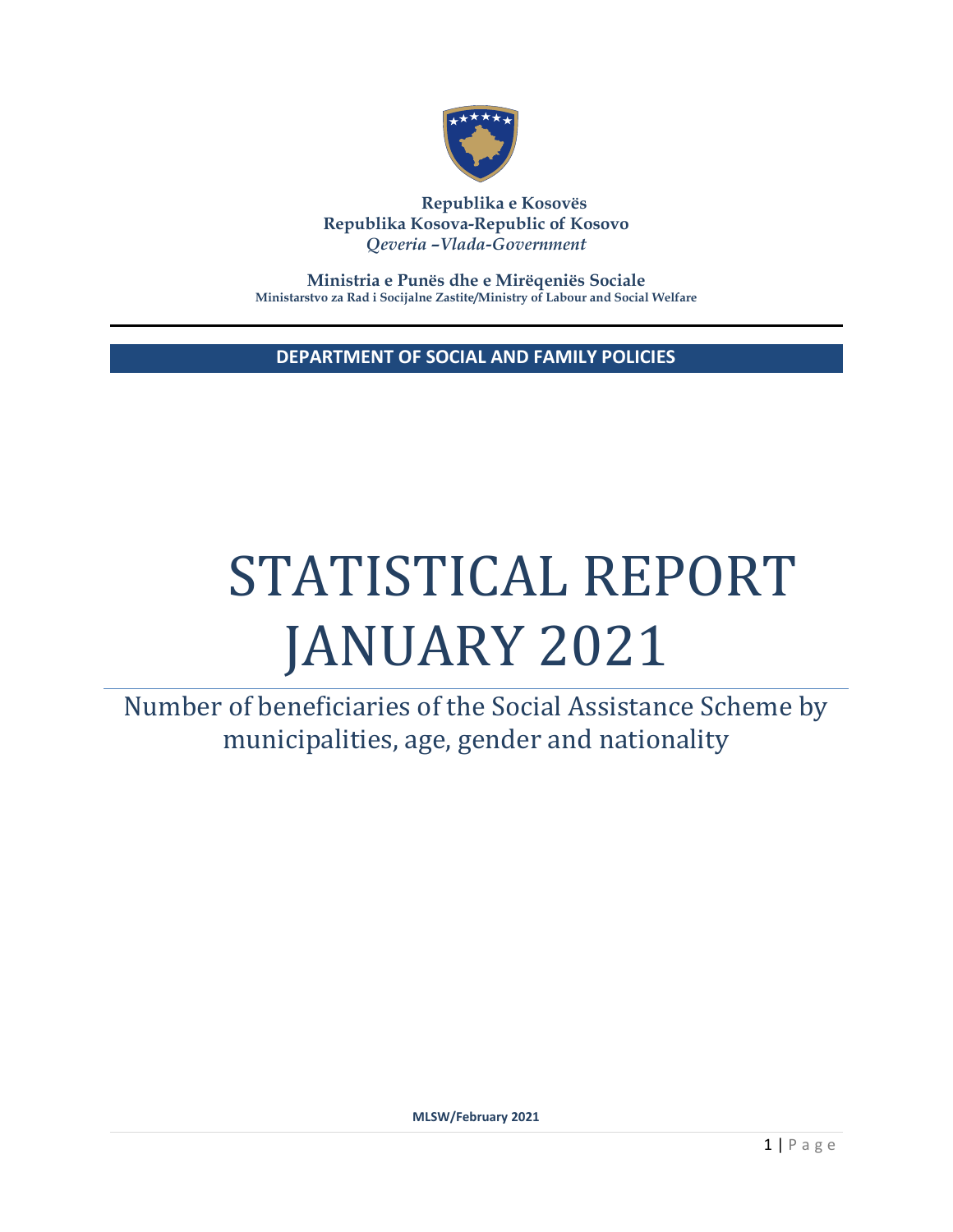| <b>Author</b>      | Ylfete Ramosaj-Abazi, Senior Data and Statistics Officer<br>Division for Planning and Social Inclusion DPSF / MLSW<br>ylfete.ramosaj@rks-gov.net |
|--------------------|--------------------------------------------------------------------------------------------------------------------------------------------------|
| <b>Responsible</b> | Mentor Morina, Director<br>Department for Social and Family Policy / MLSW<br>mentor.morina@rks-gov.net                                           |
|                    |                                                                                                                                                  |
| <b>Address</b>     | Department for Social and Family Policy / MLSW<br>Str. UÇK-se Nr.1<br>10000 Prishtinë, Kosovë                                                    |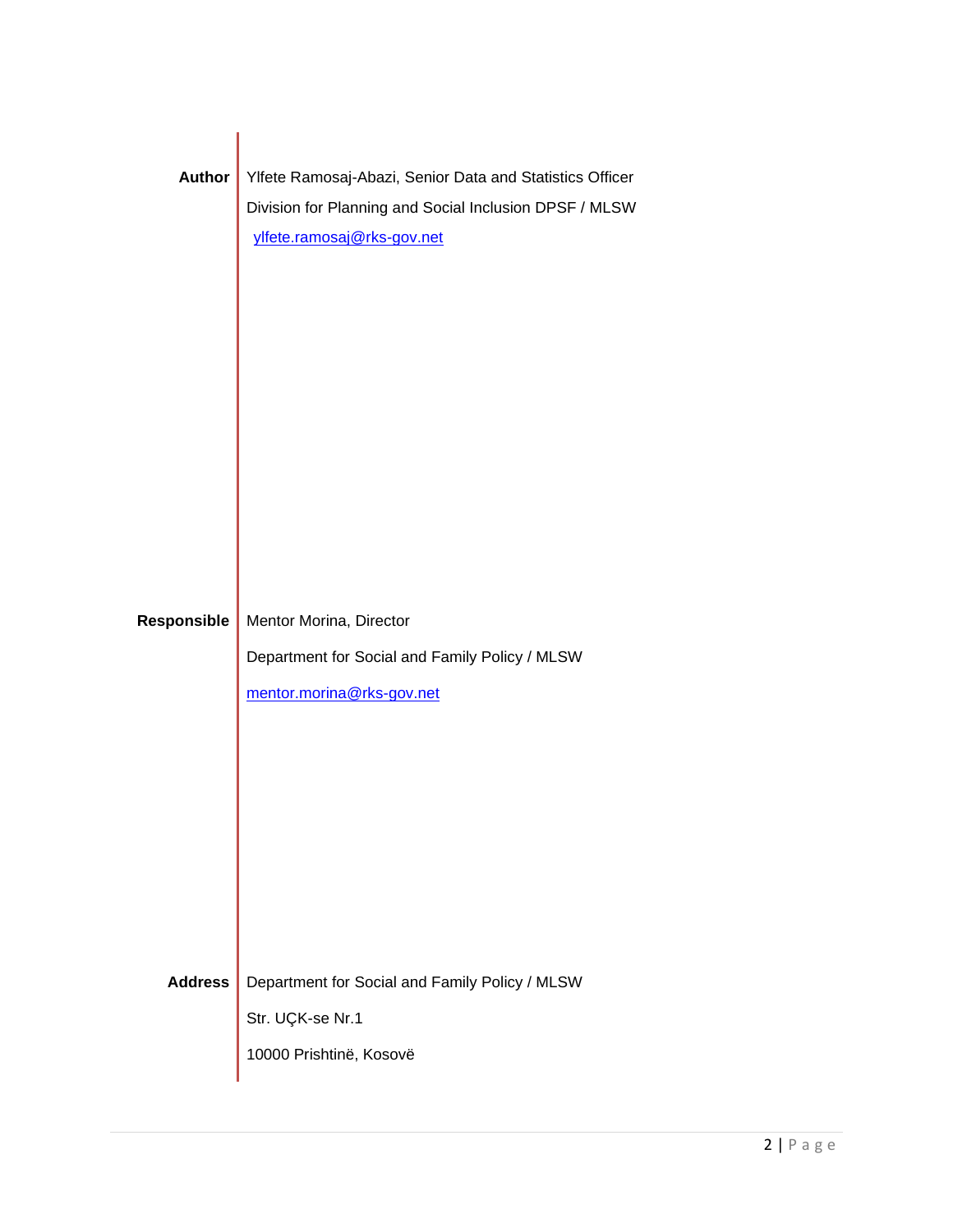# 1. ENTRY

**The Social Assistance Scheme is support and provision of temporary financial assistance to families living in poverty**. This Scheme is regulated by Law no. 2003/15 on the Social Assistance Scheme in Kosovo and Law no. 04 / L-096 on Amending and Supplementing Law no. 2003/15 on the Social Assistance Scheme in Kosovo.

The monthly payment of the beneficiaries of this Scheme is made according to the number of family members. The minimum amount is sixty (60) euros (families with one (1) member) while the maximum amount is one hundred and eighty (180) euros (families with fifteen (15) members). Plus extras of five (5) euros for each child aged 0-18 years. It is worth mentioning that in addition to the basic amount, the family selected for SNS, for each child aged zero (0) to eighteen (18) years, realizes a financial benefit of five (5) euros as a child supplement, in order to encourage of education and health improvement.

**To exercise the right to social assistance, all family members must be citizens of the Republic of Kosovo,** exceptionally, also foreign citizens who:

a) have a residence permit,

b) persons in the capacity of asylum seeker,

c) persons in the capacity of a refugee, and

d) persons who enjoy temporary and additional protection, and meet the conditions for categorization in one of the following categories:

**The first category** - the family in which all family members are dependent and none of them is employed; AND

**The second category** - a family with a able-bodied member, with at least one child under the age of 5 or who have a permanent caregiver under the age of 15.

The Ministry of Labor and Social Welfare, through the Department of Social and Family Policies, drafts the legal infrastructure, monitors, controls, inspects the quality of services provided by the CSWs according to the legislation in force and plans and allocates the necessary budget funds for aid payments. social, according to the requests of the municipalities-CSWs, in cooperation with the Ministry of Finance.

The main purpose of drafting this report is the fulfillment of the obligations that MLSW / DPSF has to report on the achievement of IPA 2019 indicators, namely the fulfillment of indicator number seven (7): **"Transparent and gender-disaggregated statistical data for distribution of social assistance. "**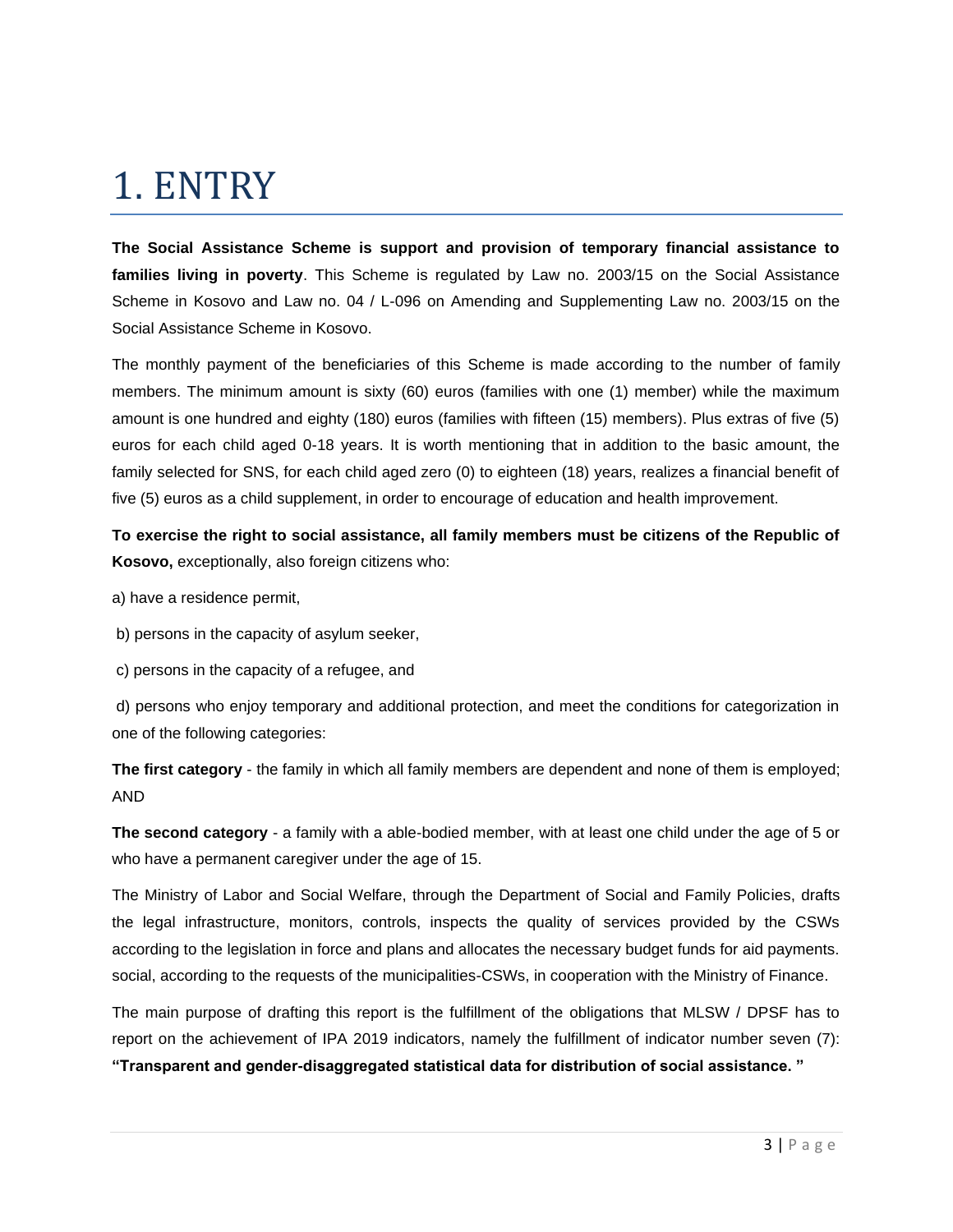#### 2. NUBER OF BENEFICIARIES IN THE SOCIAL ASSISTANCE SCHEME, JANUARY 2021

**In January 2021, 25,678 families with 103,303 members received social assistance**. Even this month, the largest number of families, family members and the amount of funds has the municipality or the CSW of Mitrovica. In this municipality / CSW have received social assistance 2,339 families or 9.3% of the total families in the SNS, 9,922 members or 9.6% of the total family members in the SNS, while the amount of funds allocated for the payment of these families is 511,020.00 euros or 9.46% of the total amount. For more see Table 1 and Figures 1, 2 and 3:

|                  |                  | Number of family   |         |                      |
|------------------|------------------|--------------------|---------|----------------------|
| Region           | <b>CSW</b>       | Number of families | members | Amaunt in $\epsilon$ |
| FERIZAJ          | Ferizaj          | 988                | 4,092   | 212,272.50           |
|                  | Hani i Elezit    | 125                | 509     | 26,580.00            |
|                  | Kacanik          | 820                | 3,509   | 176,740.00           |
|                  | Lipjan           | 1,337              | 5,745   | 290,377.50           |
|                  | Shtërpca         | 282                | 986     | 54,900.00            |
|                  | Shtime           | 381                | 1,779   | 85,125.00            |
|                  | Under Total:     | 3,933              | 16,620  | 845,995.00           |
|                  | Gjakova          | 1,006              | 4,078   | 216,740.00           |
| <b>GJAKOVA</b>   | Junik            | 61                 | 208     | 11,600.00            |
|                  | Rahovec          | 670                | 2,806   | 143,820.00           |
|                  | Under Total:     | 1,737              | 7,092   | 372,160.00           |
|                  | Gjilan           | 812                | 3,084   | 164,397.50           |
|                  | Kamenica         | 599                | 2,296   | 122,920.00           |
| <b>GJILAN</b>    | Kllokot          | 146                | 518     | 28,557.50            |
|                  | Partesh          | 57                 | 175     | 10,995.00            |
|                  | Ranillug         | 200                | 539     | 35,685.00            |
|                  | Viti             | 501                | 2,205   | 108,042.50           |
|                  | Under Total:     | 2,315              | 8,817   | 470,597.50           |
|                  | Leposaviç        | 268                | 649     | 46,025.00            |
|                  | Mitrovica Veriut | 626                | 1,573   | 107,485.00           |
|                  | Mitrovica        | 2.399              | 9.922   | 511,020.00           |
| <b>MITROVICA</b> | Skënderaj        | 896                | 3,972   | 193,975.00           |
|                  | Vushtrri         | 1,443              | 6,371   | 315,187.50           |
|                  | Zubin Potok      | 563                | 1,261   | 92,785.00            |
| Zveçan           |                  | 351                | 797     | 57,280.00            |
|                  | Under Total:     | 6,546              | 24,545  | 1,323,757.50         |
|                  | Deçan            | 331                | 1,313   | 69,765.00            |
| PEJA             | Istog            | 388                | 1,673   | 85,105.00            |
|                  | Klina            | 889                | 3,704   | 191,402.50           |
|                  | Peja             | 1,058              | 4,081   | 218,402.50           |
|                  | Under Total:     | 2,666              | 10,771  | 564,675.00           |
|                  | Artana           | 509                | 1,670   | 96,245.00            |
|                  | Fushe Kosova     | 954                | 4,095   | 211,125.00           |
|                  | Gllogoc          | 1,169              | 5,157   | 257,687.50           |
|                  | Graçanica        | 135                | 458     | 26,010.00            |
| PRISHTINA        | Obiliç           | 807                | 3,331   | 173,772.50           |
|                  | Podujeva         | 963                | 4,465   | 212,895.00           |
|                  | Prishtina KD     | 311                | 1,168   | 63,567.50            |
|                  | Prishtina KT     | 888                | 3,468   | 185,832.50           |
|                  | Prishtina Qendra | 373                | 1,434   | 77,070.00            |
| Under Total:     |                  | 6,109              | 25,246  | 1,304,205.00         |
| PRIZREN          | Dragash          | 397                | 1,327   | 76,937.50            |
|                  | Malisheva        | 738                | 3,538   | 168,315.00           |
|                  | Mamusha          | 18                 | 77      | 4,010.00             |
|                  | Prizren          | 792                | 2,964   | 158,750.00           |
|                  | Suhareka         | 517                | 2,306   | 114,615.00           |
| Under Total:     |                  | 2,462              | 10,212  | 522,627.50           |
| Total:           |                  | 25,768             | 103,303 | 5,404,017.50         |

**Table 1**: Number of households, family members and amount of funds by municipalities (January 2021)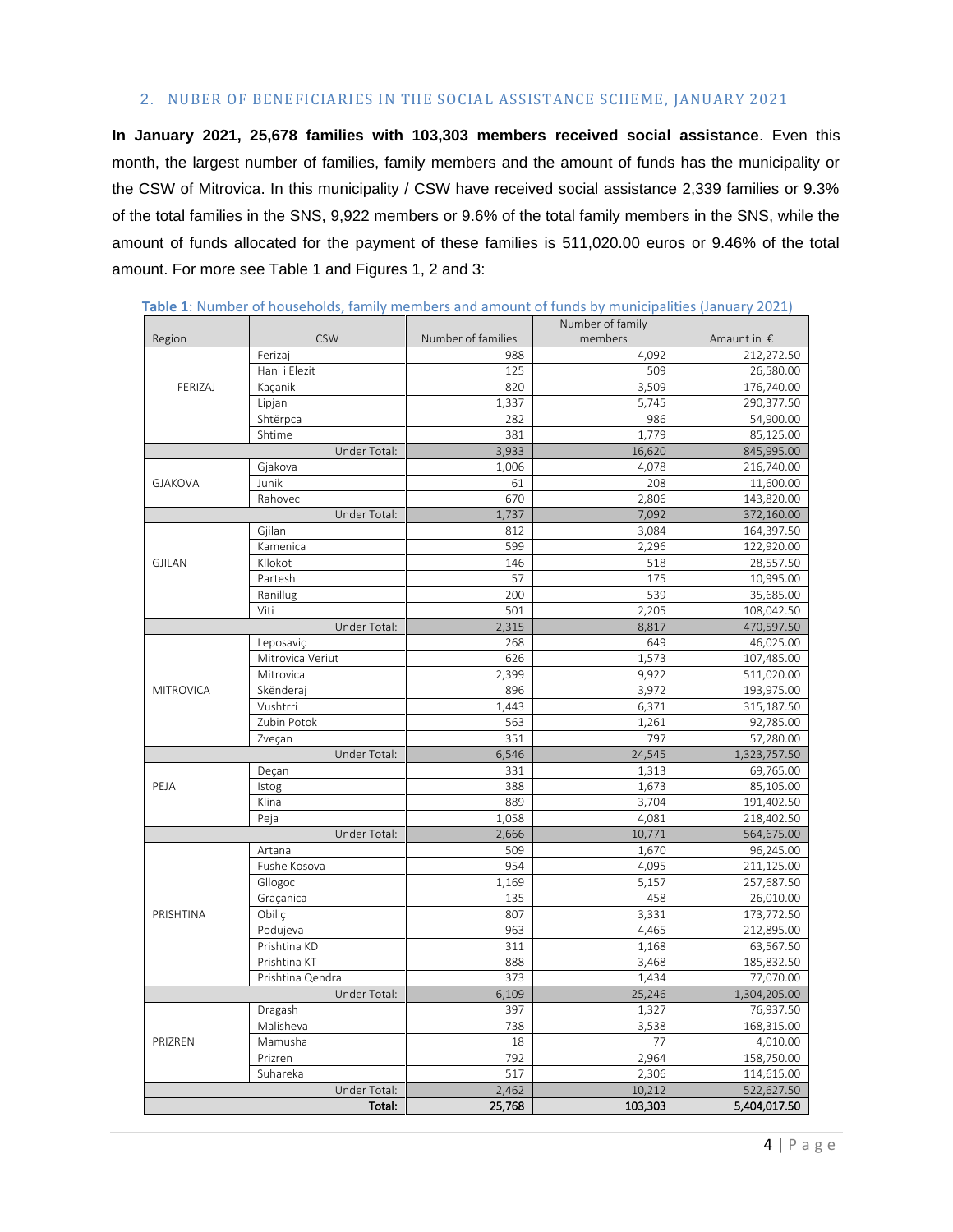

#### **Figure 1:** Number of households in SAS by municipalities (January 2021)







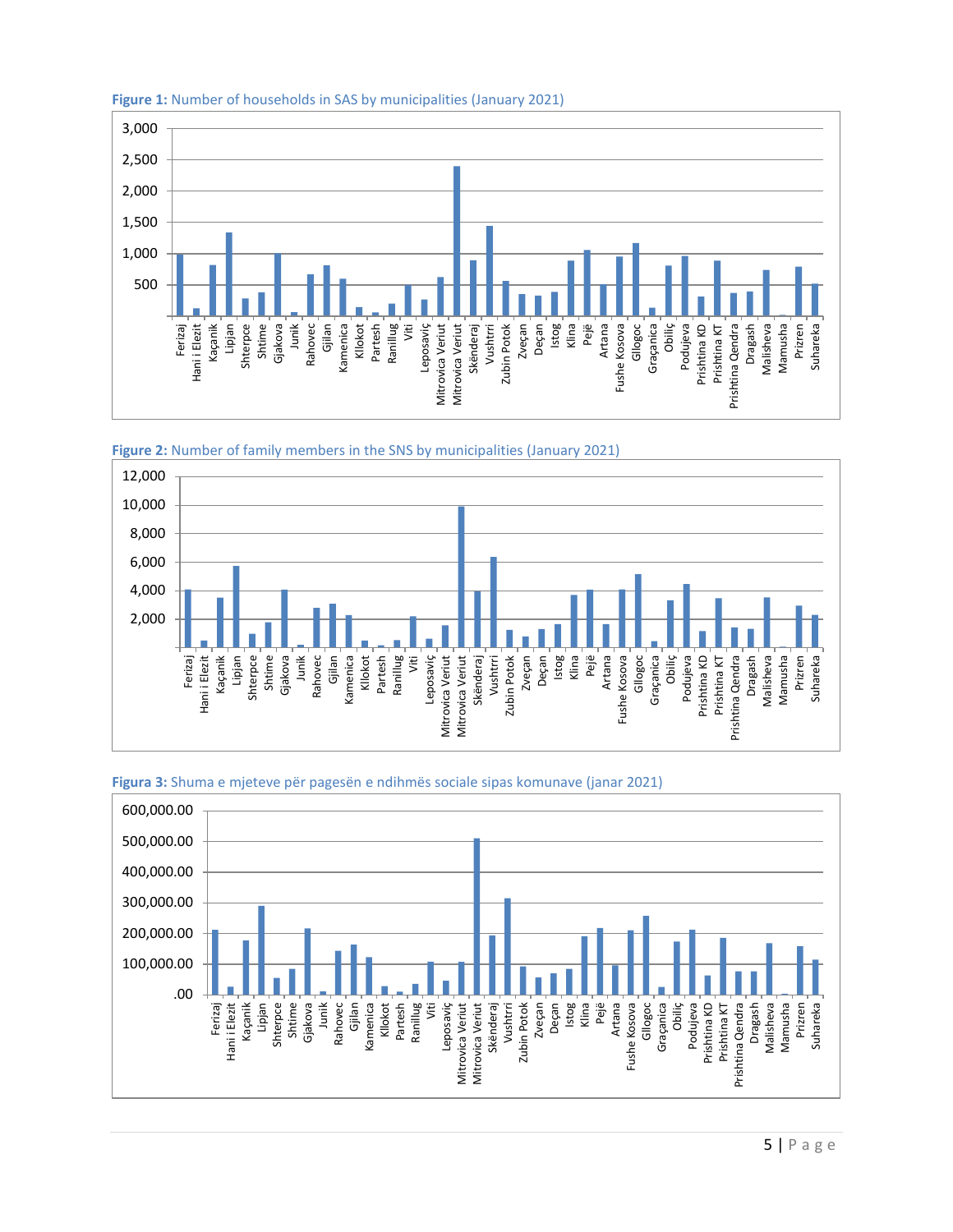# 2.2. Case holders and family members by gender

|               |                  | No. of   | Case Holders by gender |        | No. of                 | Family members by gender |        |
|---------------|------------------|----------|------------------------|--------|------------------------|--------------------------|--------|
| Region        | <b>CSW</b>       | Families | Male                   | Female | members of<br>families | Male                     | Female |
|               | Artana           | 509      | 300                    | 209    | 1,665                  | 802                      | 863    |
|               | Fushe Kosova     | 956      | 638                    | 318    | 4,092                  | 2,006                    | 2,086  |
|               | Gllogoc          | 1,167    | 948                    | 219    | 5,152                  | 2,541                    | 2,611  |
|               | Graçanica        | 135      | 75                     | 60     | 458                    | 225                      | 233    |
| Prishtina     | Obiliç           | 807      | 624                    | 183    | 3,333                  | 1,639                    | 1,694  |
|               | Podujeva         | 963      | 661                    | 302    | 4,475                  | 2,108                    | 2,367  |
|               | Prishtina K.D    | 311      | 171                    | 140    | 1,170                  | 508                      | 662    |
|               | Prishtina K.T    | 888      | 480                    | 408    | 3,471                  | 1,658                    | 1,813  |
|               | Prishtina Qendra | 373      | 196                    | 174    | 1,436                  | 678                      | 758    |
|               | Under Total:     | 6,109    | 4,096                  | 2,013  | 25,255                 | 12,168                   | 13,087 |
|               | Deçan            | 331      | 182                    | 149    | 1,313                  | 635                      | 678    |
| Peja          | Istog            | 388      | 304                    | 84     | 1,675                  | 793                      | 882    |
|               | Klina            | 889      | 704                    | 185    | 3,697                  | 1,831                    | 1,866  |
|               | Peja             | 1,058    | 698                    | 360    | 4,078                  | 1,940                    | 2,138  |
|               | Under Total:     | 2,666    | 1,888                  | 778    | 10,763                 | 5,199                    | 5,564  |
|               | Dragash          | 397      | 261                    | 136    | 1,324                  | 623                      | 701    |
|               | Malisheva        | 738      | 577                    | 161    | 3,532                  | 1,702                    | 1,830  |
| Prizreni      | Mamusha          | 18       | 8                      | 10     | 77                     | 35                       | 42     |
|               | Prizren          | 792      | 447                    | 345    | 2,954                  | 1,391                    | 1,563  |
|               | Suhareka         | 517      | 291                    | 226    | 2,305                  | 1,115                    | 1,190  |
|               | Under Total:     | 2,462    | 1,584                  | 878    | 10,192                 | 4,866                    | 5,326  |
|               | Ferizaj          | 988      | 592                    | 396    | 4,079                  | 1,943                    | 2,136  |
|               | Hani i Elezit    | 125      | 99                     | 26     | 510                    | 246                      | 264    |
| Ferizaj       | Kaçanik          | 820      | 597                    | 223    | 3,509                  | 1,733                    | 1,776  |
|               | Lipjan           | 1,337    | 1,008                  | 327    | 5,811                  | 2,886                    | 2,925  |
|               | Shtërpca         | 282      | 170                    | 112    | 984                    | 484                      | 500    |
|               | Shtime           | 381      | 303                    | 78     | 1,782                  | 861                      | 921    |
|               | Under Total:     | 3,933    | 2,769                  | 1,162  | 16,675                 | 8,153                    | 8,522  |
|               | Gjakova          | 1,006    | 676                    | 330    | 4,063                  | 1,983                    | 2,080  |
| Gjakova       | Junik            | 61       | 33                     | 28     | 208                    | 99                       | 109    |
|               | Rahovec          | 670      | 473                    | 197    | 2,801                  | 1,398                    | 1,403  |
|               | Under Total:     | 1,737    | 1,182                  | 555    | 7,072                  | 3,480                    | 3,592  |
|               | Gjilan           | 813      | 380                    | 433    | 3,085                  | 1,469                    | 1,616  |
|               | Kamenica         | 599      | 401                    | 198    | 2,290                  | 1,134                    | 1,156  |
| Gjilani       | Kllokot          | 146      | 76                     | 70     | 519                    | 271                      | 248    |
|               | Partesh          | 57       | 31                     | 26     | 172                    | 79                       | 93     |
|               | Ranillug         | 200      | 94                     | 106    | 542                    | 284                      | 258    |
|               | Viti             | 500      | 324                    | 176    | 2,240                  | 1,084                    | 1,156  |
| Under Total:  |                  | 2,315    | 1,306                  | 1,009  | 8,812                  | 4,285                    | 4,527  |
| Mitrovica     | Leposaviç        | 268      | 134                    | 134    | 652                    | 308                      | 344    |
|               | Mitrovica Veriut | 626      | 255                    | 371    | 1,578                  | 727                      | 851    |
|               | Mitrovica        | 2,401    | 1,754                  | 647    | 9,912                  | 4,931                    | 4,981  |
|               | Skënderaj        | 896      | 697                    | 199    | 3,966                  | 1,943                    | 2,023  |
|               | Vushtrri         | 1,443    | 890                    | 553    | 6,371                  | 3,151                    | 3,220  |
|               | Zubin Potok      | 563      | 236                    | 327    | 1,272                  | 589                      | 683    |
| Zveçan        |                  | 351      | 156                    | 195    | 816                    | 381                      | 435    |
| Under Total:  |                  | 6,548    | 4,122                  | 2,426  | 24,567                 | 12,030                   | 12,537 |
| <b>TOTAL:</b> |                  | 25,768   | 16947                  | 8,821  | 103,303                | 50,148                   | 53,155 |

## **Table 2:** Number of case holders and family members by gender (January 2021)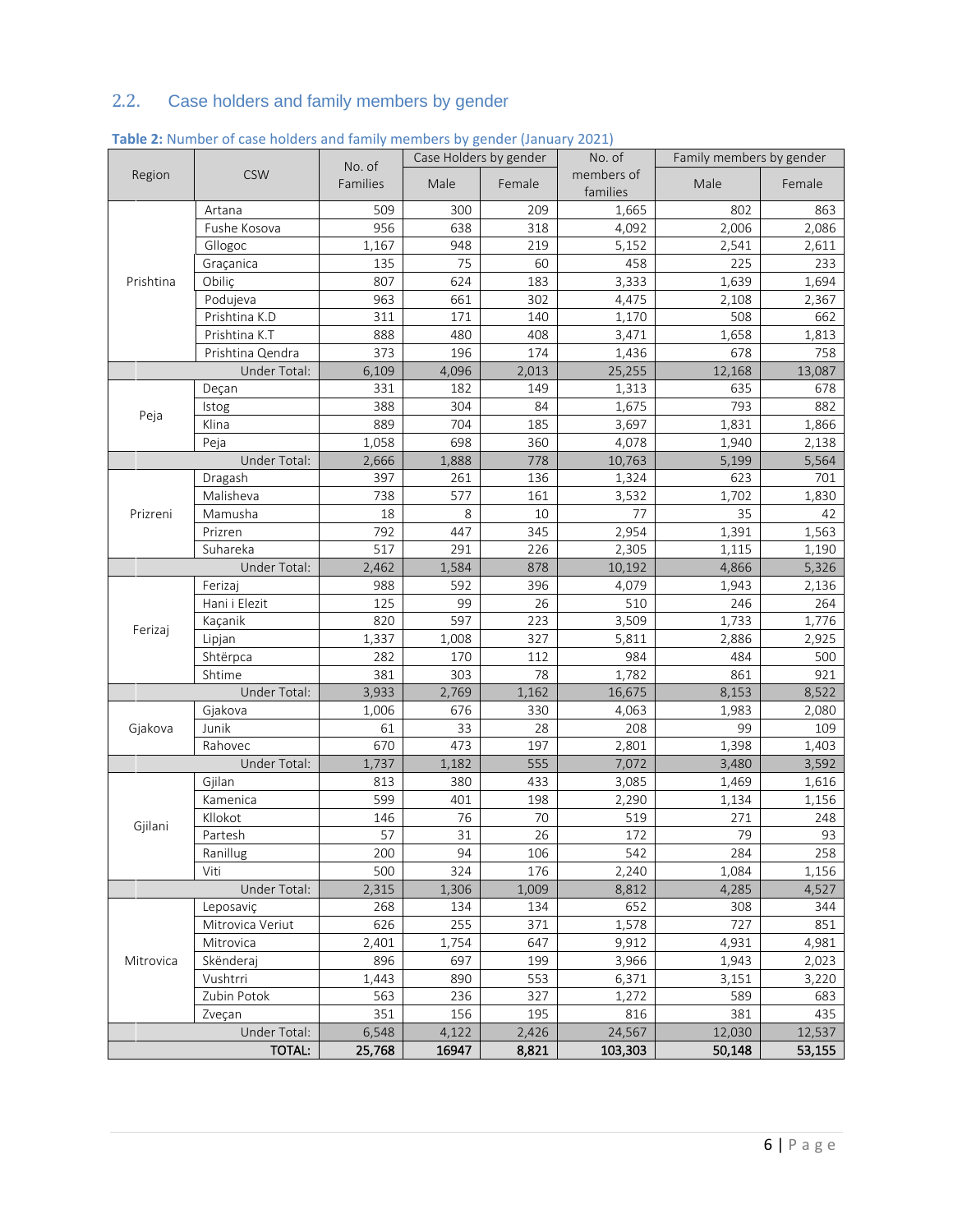

Based on Table 2 and Figure 4, we find that out of 25,678 case holders / families that were in January 2021 beneficiaries of the Social Assistance Scheme, 16,947 case holders or 65.77% are male while 8,821 case holders or 34.23% are female. So, the number of male carriers is higher by 8,126 carriers or 31.54% compared to the number of female carriers.

As for the gender of family members, we find that out of 103,303<sup>1</sup> family members, 50,148 or 48.54% are male while 53,155 or 51.46% are female. So, in family members we have a greater inclusion of women for 3,007 members or 2.91% compared to male members. See Table 2 and Figure 5.

<sup>&</sup>lt;sup>1</sup> Note: this number also includes case holders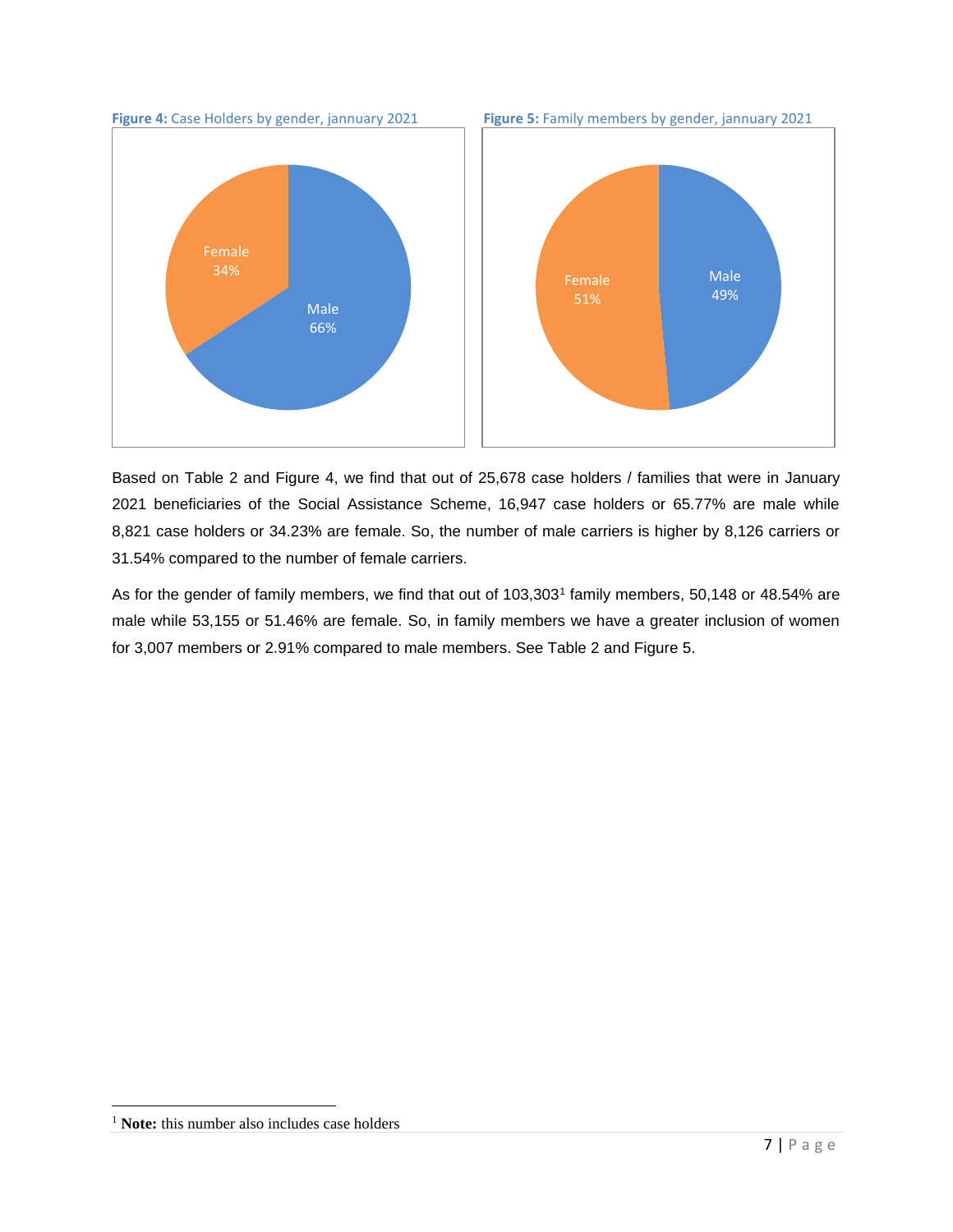#### 2.3. National structure of families and family members in social assistance

According to Table 3, the largest number and percentage of families and family members, beneficiaries of social assistance, are Albanian families / residents, with a total of 19,553 families or 73.48% and with 81,243 family members or 78.68%, followed by Serb families. with 2,688 families or 12.80%.

Thus, non-Albanian families in the Social Assistance Scheme participate with 6,000 families or with 23.28% (2,688 or 12.80% Serbian families and 3,382 or 13.12% families of other minority communities in Kosovo). See Table 3 and Figures 6 and 7:

| Nationality | Number of<br>families | $\%$   | Number of<br>members | $\%$   | Amaount      | %      |
|-------------|-----------------------|--------|----------------------|--------|--------------|--------|
| Albanian    | 19.553                | 73.48% | 81.243               | 78.68% | 4,168,372.50 | 77.29% |
| Serbian     | 2.688                 | 12.80% | 6.866                | 6.65%  | 461,047.50   | 8.55%  |
| Roma        | 994                   | 3.91%  | 4.466                | 4.33%  | 223,287.50   | 4.14%  |
| Ashkali     | 1.464                 | 5.90%  | 7.009                | 6.79%  | 341,215.00   | 6.33%  |
| Egyptian    | 390                   | 1.63%  | 1.881                | 1.82%  | 91,612.50    | 1.70%  |
| Turkish     | 70                    | 0.26%  | 213                  | 0.21%  | 12,570.00    | 0.23%  |
| Bosnian     | 251                   | 0.97%  | 760                  | 0.74%  | 45,122.50    | 0.84%  |
| Montenegro  | 3                     | 0.01%  | 6                    | 0.01%  | 515.00       | 0.01%  |
| Croatian    | 14                    | 0.05%  | 38                   | 0.04%  | 2,425.00     | 0.04%  |
| Goran       | 196                   | 0.80%  | 561                  | 0.54%  | 35,220.00    | 0.65%  |
| Others-     | 145                   | 0.18%  | 321                  | 0.20%  | 22,630.00    | 0.21%  |
| TOTAL:      | 25.768                | 100    | 103.303              | 100    | 5.404.017.50 | 100    |

**Table 3:** Number of families and family members in te SAS by nationality (January 2021)